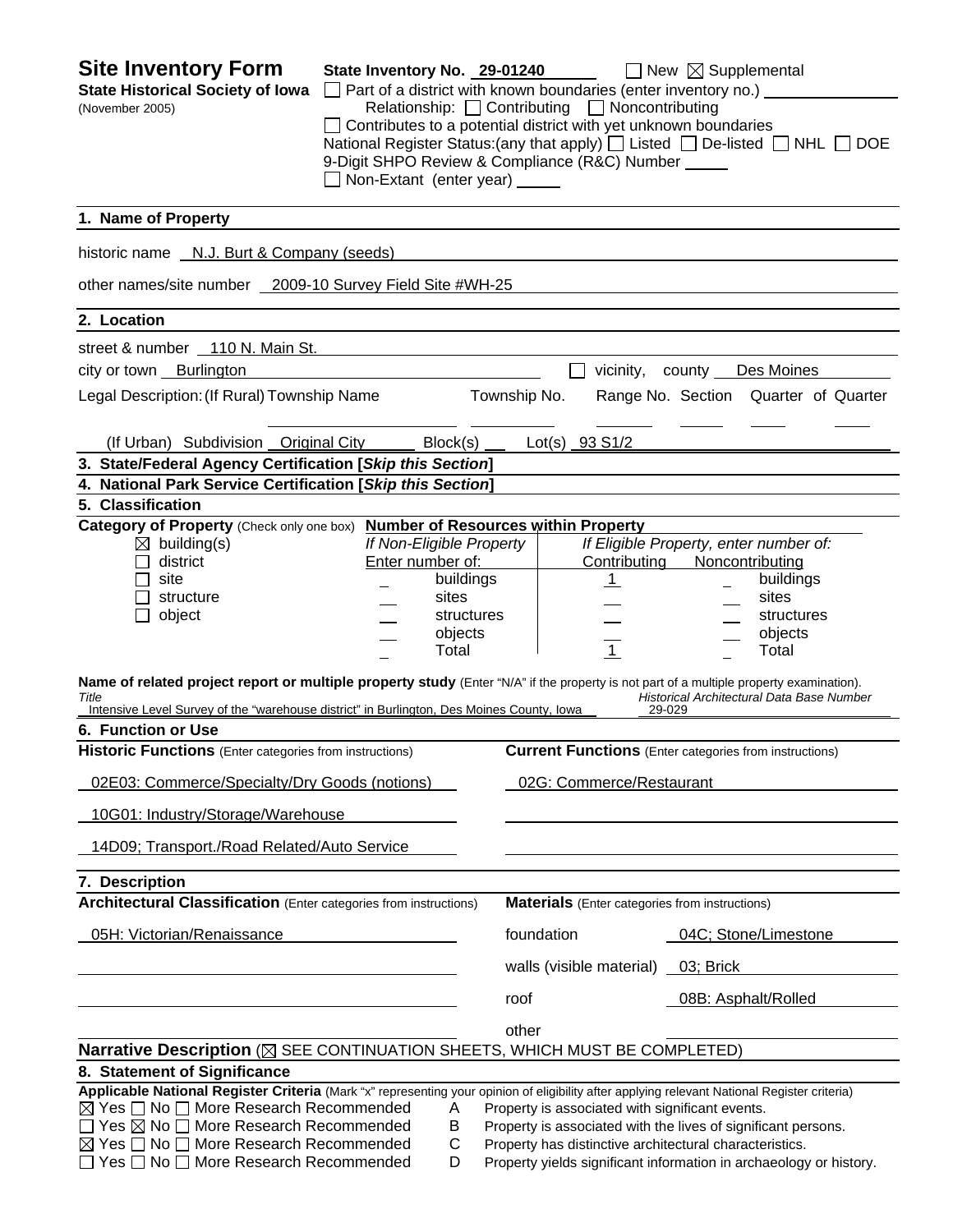| Address 110 N. Main St<br>County<br>Des Moines                                                                                                                                                                                                                                                                                                                                                                                                                                                                                                                                                                                                                                                                                                                                                                                                                                                                                                                                                                                                                                                                                                                                                                                                                                                                                                                                                                                                                                                                                                                                                                                                                                                                                                         | Site Number 29-01240                              |
|--------------------------------------------------------------------------------------------------------------------------------------------------------------------------------------------------------------------------------------------------------------------------------------------------------------------------------------------------------------------------------------------------------------------------------------------------------------------------------------------------------------------------------------------------------------------------------------------------------------------------------------------------------------------------------------------------------------------------------------------------------------------------------------------------------------------------------------------------------------------------------------------------------------------------------------------------------------------------------------------------------------------------------------------------------------------------------------------------------------------------------------------------------------------------------------------------------------------------------------------------------------------------------------------------------------------------------------------------------------------------------------------------------------------------------------------------------------------------------------------------------------------------------------------------------------------------------------------------------------------------------------------------------------------------------------------------------------------------------------------------------|---------------------------------------------------|
| City<br><b>Burlington</b>                                                                                                                                                                                                                                                                                                                                                                                                                                                                                                                                                                                                                                                                                                                                                                                                                                                                                                                                                                                                                                                                                                                                                                                                                                                                                                                                                                                                                                                                                                                                                                                                                                                                                                                              | District Number                                   |
| <b>Criteria Considerations</b><br>$\Box$ A Owned by a religious institution or used<br>$\Box$ E A reconstructed building, object, or structure.<br>for religious purposes.<br>$\Box$ F A commemorative property.                                                                                                                                                                                                                                                                                                                                                                                                                                                                                                                                                                                                                                                                                                                                                                                                                                                                                                                                                                                                                                                                                                                                                                                                                                                                                                                                                                                                                                                                                                                                       |                                                   |
| □ G Less than 50 years of age or achieved significance within the past<br>B Removed from its original location.<br>C A birthplace or grave.<br>50 years.<br>D A cemetery                                                                                                                                                                                                                                                                                                                                                                                                                                                                                                                                                                                                                                                                                                                                                                                                                                                                                                                                                                                                                                                                                                                                                                                                                                                                                                                                                                                                                                                                                                                                                                               |                                                   |
| Areas of Significance (Enter categories from instructions)<br><b>Significant Dates</b><br>Construction date                                                                                                                                                                                                                                                                                                                                                                                                                                                                                                                                                                                                                                                                                                                                                                                                                                                                                                                                                                                                                                                                                                                                                                                                                                                                                                                                                                                                                                                                                                                                                                                                                                            |                                                   |
| 1869<br>05: Commerce                                                                                                                                                                                                                                                                                                                                                                                                                                                                                                                                                                                                                                                                                                                                                                                                                                                                                                                                                                                                                                                                                                                                                                                                                                                                                                                                                                                                                                                                                                                                                                                                                                                                                                                                   | $\boxtimes$ check if circa or estimated date      |
| Other dates, including renovation<br>17: Industry<br>1900 fire, 1910 interior remodel                                                                                                                                                                                                                                                                                                                                                                                                                                                                                                                                                                                                                                                                                                                                                                                                                                                                                                                                                                                                                                                                                                                                                                                                                                                                                                                                                                                                                                                                                                                                                                                                                                                                  |                                                   |
| <b>Significant Person</b><br><b>Architect/Builder</b><br>(Complete if National Register Criterion B is marked above)<br>Architect                                                                                                                                                                                                                                                                                                                                                                                                                                                                                                                                                                                                                                                                                                                                                                                                                                                                                                                                                                                                                                                                                                                                                                                                                                                                                                                                                                                                                                                                                                                                                                                                                      |                                                   |
| <b>Builder</b>                                                                                                                                                                                                                                                                                                                                                                                                                                                                                                                                                                                                                                                                                                                                                                                                                                                                                                                                                                                                                                                                                                                                                                                                                                                                                                                                                                                                                                                                                                                                                                                                                                                                                                                                         |                                                   |
| Narrative Statement of Significance ( $\boxtimes$ SEE CONTINUATION SHEETS, WHICH MUST BE COMPLETED)                                                                                                                                                                                                                                                                                                                                                                                                                                                                                                                                                                                                                                                                                                                                                                                                                                                                                                                                                                                                                                                                                                                                                                                                                                                                                                                                                                                                                                                                                                                                                                                                                                                    |                                                   |
| 9. Major Bibliographical References                                                                                                                                                                                                                                                                                                                                                                                                                                                                                                                                                                                                                                                                                                                                                                                                                                                                                                                                                                                                                                                                                                                                                                                                                                                                                                                                                                                                                                                                                                                                                                                                                                                                                                                    |                                                   |
| Bibliography $\boxtimes$ See continuation sheet for citations of the books, articles, and other sources used in preparing this form                                                                                                                                                                                                                                                                                                                                                                                                                                                                                                                                                                                                                                                                                                                                                                                                                                                                                                                                                                                                                                                                                                                                                                                                                                                                                                                                                                                                                                                                                                                                                                                                                    |                                                   |
| 10. Geographic Data<br><b>UTM References (OPTIONAL)</b>                                                                                                                                                                                                                                                                                                                                                                                                                                                                                                                                                                                                                                                                                                                                                                                                                                                                                                                                                                                                                                                                                                                                                                                                                                                                                                                                                                                                                                                                                                                                                                                                                                                                                                |                                                   |
| Zone<br>Easting<br>Northing<br>Zone<br>Easting                                                                                                                                                                                                                                                                                                                                                                                                                                                                                                                                                                                                                                                                                                                                                                                                                                                                                                                                                                                                                                                                                                                                                                                                                                                                                                                                                                                                                                                                                                                                                                                                                                                                                                         | Northing                                          |
| 2<br>1<br>3<br>4                                                                                                                                                                                                                                                                                                                                                                                                                                                                                                                                                                                                                                                                                                                                                                                                                                                                                                                                                                                                                                                                                                                                                                                                                                                                                                                                                                                                                                                                                                                                                                                                                                                                                                                                       |                                                   |
|                                                                                                                                                                                                                                                                                                                                                                                                                                                                                                                                                                                                                                                                                                                                                                                                                                                                                                                                                                                                                                                                                                                                                                                                                                                                                                                                                                                                                                                                                                                                                                                                                                                                                                                                                        |                                                   |
| See continuation sheet for additional UTM references or comments<br>11. Form Prepared By                                                                                                                                                                                                                                                                                                                                                                                                                                                                                                                                                                                                                                                                                                                                                                                                                                                                                                                                                                                                                                                                                                                                                                                                                                                                                                                                                                                                                                                                                                                                                                                                                                                               |                                                   |
|                                                                                                                                                                                                                                                                                                                                                                                                                                                                                                                                                                                                                                                                                                                                                                                                                                                                                                                                                                                                                                                                                                                                                                                                                                                                                                                                                                                                                                                                                                                                                                                                                                                                                                                                                        |                                                   |
| name/title David Roed, Volunteer                                                                                                                                                                                                                                                                                                                                                                                                                                                                                                                                                                                                                                                                                                                                                                                                                                                                                                                                                                                                                                                                                                                                                                                                                                                                                                                                                                                                                                                                                                                                                                                                                                                                                                                       | Rebecca Lawin McCarley, Consultant, Davenport, IA |
| organization Burlington Historic Preservation Commission <b>Example 2014</b>                                                                                                                                                                                                                                                                                                                                                                                                                                                                                                                                                                                                                                                                                                                                                                                                                                                                                                                                                                                                                                                                                                                                                                                                                                                                                                                                                                                                                                                                                                                                                                                                                                                                           | date 03-03-10                                     |
| street & number<br>City Hall, 400 Washington Street                                                                                                                                                                                                                                                                                                                                                                                                                                                                                                                                                                                                                                                                                                                                                                                                                                                                                                                                                                                                                                                                                                                                                                                                                                                                                                                                                                                                                                                                                                                                                                                                                                                                                                    | telephone 319-753-8158                            |
| <b>Burlington</b><br>city or town<br>state lowa                                                                                                                                                                                                                                                                                                                                                                                                                                                                                                                                                                                                                                                                                                                                                                                                                                                                                                                                                                                                                                                                                                                                                                                                                                                                                                                                                                                                                                                                                                                                                                                                                                                                                                        | zip code 52601                                    |
| ADDITIONAL DOCUMENTATION (Submit the following items with the completed form)                                                                                                                                                                                                                                                                                                                                                                                                                                                                                                                                                                                                                                                                                                                                                                                                                                                                                                                                                                                                                                                                                                                                                                                                                                                                                                                                                                                                                                                                                                                                                                                                                                                                          |                                                   |
| <b>FOR ALL PROPERTIES</b><br>Map: showing the property's location in a town/city or township.<br>1.<br>Site plan: showing position of buildings and structures on the site in relation to public road(s).<br>2.<br>Photographs: representative black and white photos. If the photos are taken as part of a survey for which the Society is to be<br>3.<br>curator of the negatives or color slides, a photo/catalog sheet needs to be included with the negatives/slides and the following<br>needs to be provided below on this particular inventory site:<br>Roll/slide sheet #<br>Frame/slot #<br>Date Taken<br>Roll/slide sheet #<br>Frame/slot #<br>Date Taken<br>Roll/slide sheet #<br>Frame/slot #<br>Date Taken<br>$\boxtimes$ See continuation sheet or attached photo & slide catalog sheet for list of photo roll or slide entries.<br>$\boxtimes$ Photos/illustrations without negatives are also in this site inventory file.<br>FOR CERTAIN KINDS OF PROPERTIES, INCLUDE THE FOLLOWING AS WELL<br>Farmstead & District: (List of structures and buildings, known or estimated year built, and contributing or noncontributing status)<br>1.<br>2.<br><b>Barn:</b><br>A sketch of the frame/truss configuration in the form of drawing a typical middle bent of the barn.<br>а.<br>A photograph of the loft showing the frame configuration along one side.<br>b.<br>A sketch floor plan of the interior space arrangements along with the barn's exterior dimensions in feet.<br>c.<br>State Historic Preservation Office (SHPO) Use Only Below This Line<br>Concur with above survey opinion on National Register eligibility: $\Box$ Yes $\Box$ No<br>This is a locally designated property or part of a locally designated district. | More Research Recommended                         |
| Comments:                                                                                                                                                                                                                                                                                                                                                                                                                                                                                                                                                                                                                                                                                                                                                                                                                                                                                                                                                                                                                                                                                                                                                                                                                                                                                                                                                                                                                                                                                                                                                                                                                                                                                                                                              |                                                   |
| Evaluated by (name/title):                                                                                                                                                                                                                                                                                                                                                                                                                                                                                                                                                                                                                                                                                                                                                                                                                                                                                                                                                                                                                                                                                                                                                                                                                                                                                                                                                                                                                                                                                                                                                                                                                                                                                                                             | Date:                                             |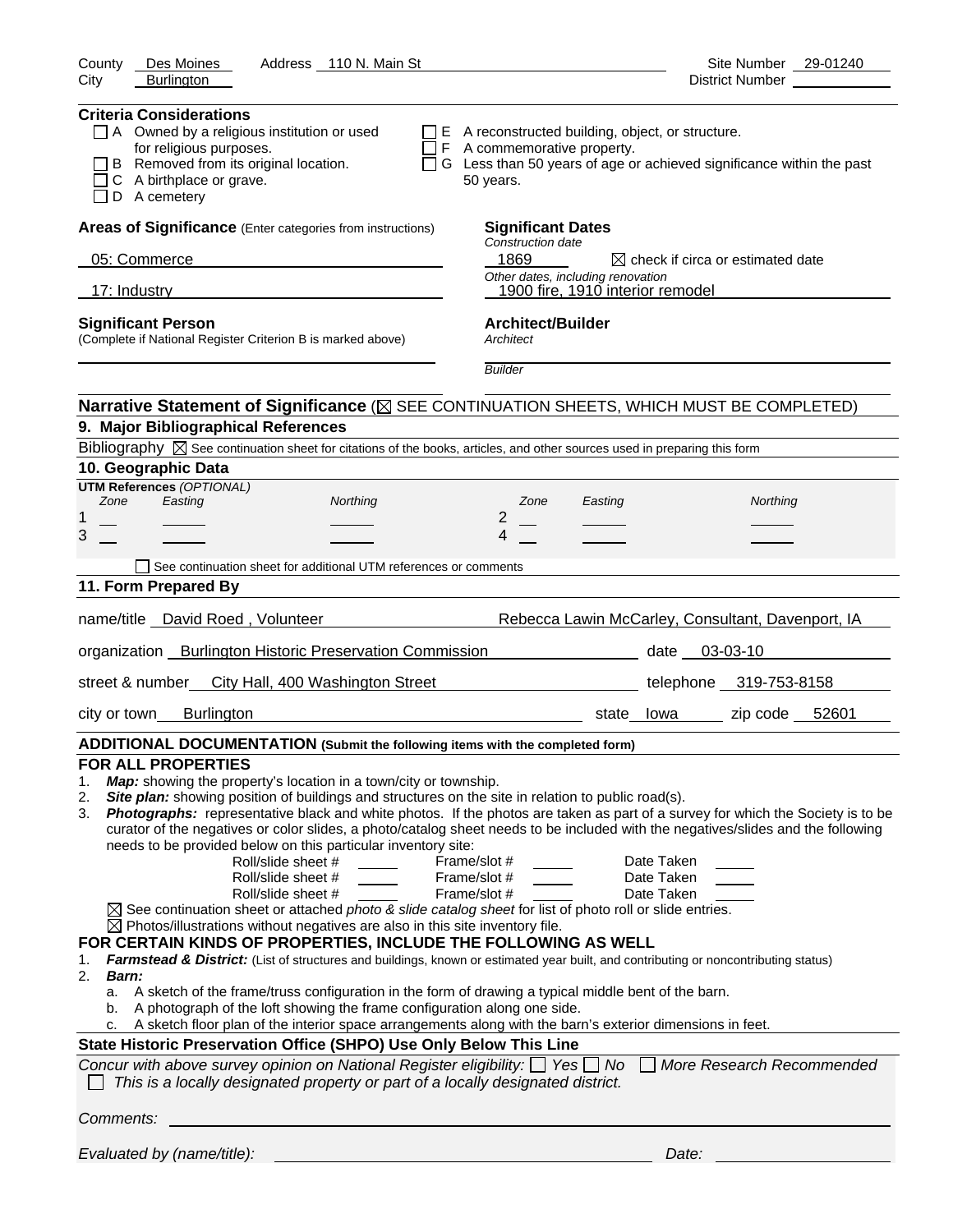## **Iowa Site Inventory Form** Related District Number **Related District Number Continuation Sheet**

Page 1

| N.J. Burt & Company | Des Moines |
|---------------------|------------|
| Name of Property    | County     |
| 110 N. Main St      | Burlington |
| Address             | City       |

#### **7. Narrative Description**

This is a three-story brick Renaissance Revival commercial building constructed by 1869. The first story was previously modified by the installation of structural glass panels. The overall form of the storefront redesign remains intact, though the panels appear to have been painted or clad. The upper story windows retain six-over-six-light double-hung windows with brick segmental arch hoods with keystones and shoulders. The decorative brick cornice also remains intact. Segmental arch windows are found on the rear of the building.

#### **8. Narrative Statement of Significance**

This commercial building was evaluated as eligible in 1978. The survey form states that "although altered on the first story, this building retains its original detail on the upper floors and is an excellent example of the Renaissance Revival as applied to a Victorian commercial building." The building does not appear to have been substantially changed since this 1978 evaluation. The altered storefront appears to have had its structural glass panels clad or painted. The upper story windows and brick detailing remain intact. Thus, it appears to remain individually eligible for the National Register of Historic Places under Criterion C. Additionally, it was associated with locally significant businesses, such as Schramm & Schmieg, N.J. Burt & Company, and Barngrover Glass. Thus, it likely would also be individually eligible under Criterion A. It does not appear to fall within any identified historic district. It has been separated from the Manufacturing and Wholesale Historic District by demolitions and new construction. Likewise, it has been separated from the more historic retail/commercial area along Jefferson. It sits between two similar buildings that compose the remainder of historic buildings on this block.

Barton T. David owned the property at 110 N. Main (south half of Lot 93) prior to 1866. He sold it to Alex Hood on April 27, 1869 for \$5,250 (Transfer Book 1 pg 8; Deed book 36: 116). Thus, it appears that this building was constructed by this date. Alex Hood then sold the property to Rand & Carson on December 31, 1870. They continued to own it until their deaths in the 1890s. Rand & Carson were partners in a lumber business on Jefferson, as well as heavily involved in real estate. Thus, it appears that they owned the property as an investment.

The first business listed at 10 N. Main Street was J.H. Wyman & Co., Wallpaper & Window Shades, and Mrs. Merrill, Dyers and Scourers (City Directory 1869 pg 110). Wyman then moved to 116 N. Main Street, and later further south on the block to 106-108 N. Main. An ad in the *Burlington Hawk-Eye* on March 10, 1871 (page 2) lists T.W. Barhydt & Co, boots and shoes, at No. 10 Main Street. In 1876, Bilklen, Winzer & Co. Wholesale Grocers and tea dealers were listed at 110 N. Main Street. They organized in 1875, located at 110-12 N. Main Street in 1888 – a space 60 feet by 120 feet. They were a major wholesale grocery business, operating throughout Iowa, Illinois, and Missouri (*Portrait and Biographical Album of Des Moines County, Iowa* 1888: 765).

In 1881, Schramm & Schmieg Wholesale Dry Goods & Notions became major tenants at 110 N. Main, having organized as the only exclusively wholesale dry goods house in Burlington. The building is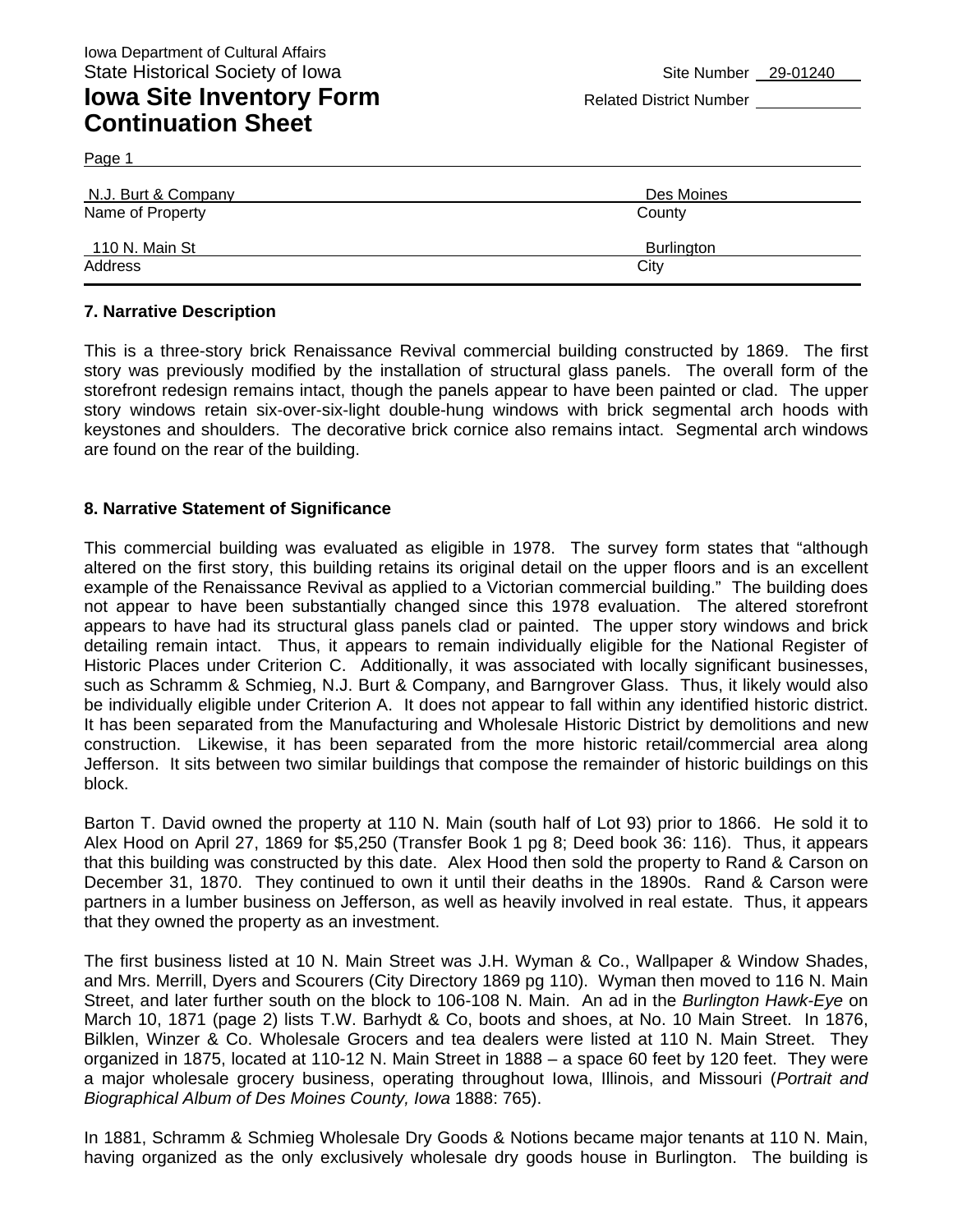## **Iowa Site Inventory Form** Related District Number **Related District Number Continuation Sheet**

Page 2

| N.J. Burt & Company | Des Moines |  |
|---------------------|------------|--|
| Name of Property    | County     |  |
| 110 N. Main St      | Burlington |  |
| Address             | City       |  |

noted to be 30 by 117 feet, three stories. Charles F. Schramm and Frederich Schmeig were the partners (*Commercial & Statistical Review of the City of Burlington* 1882: 150). Schramm & Schmieg continued their successful business at this location until the last day of the year 1900 when their store and this location was destroyed by a fire (Antrobus 1915: 83). The business was incorporated in 1905 and in 1908 it was moved to the corner of 3<sup>rd</sup> and Valley (Antrobus 1915: 83). This new building was constructed for the company, and they continued to operate here for several decades (see #29-00092, 201-205 N. 3<sup>rd</sup> Street). Based on historic photographs, it appears that the exterior of the building at 110 N. Main remained standing after the 1900 fire. City directories do not list the address in 1902 and 1906.

After an interior remodel, NJ Burt & Company purchased the building in May 1910 and opened its wholesale and retail seeds and florist business (Transfer Book 7 pg 17, City Directory 1910-11 pg 533). A 1920-21 Advertisement states that NJ Burt & Co. specialized in Garden, Field and Flower Seeds (City Directory 1920-21 Ad. no pg number – see ad.). It appears that the Great Depression may have affected the NJ Burt & Co. as the mortgage went back to First Iowa State Bank in September 1929 (Transfer Book 7 pg 13).

The building took a turn towards the auto industry in 1924 and 1930 with Eastern Iowa Motors Company, Burlington Auto Market, and Western Armature Service were occupants during that time (City Directory 1924, 1930 pg 330, 316, 1931 Sanborn Map).

CD Barngrover Burlington Glass Company occupied 110 N. Main in 1933 and purchased the building from the bank in May of 1939 (City Directory 1933 pg 383, Transfer Book 7 pg 13). They remained in at this location until the late 1950's when they moved to 219-223 Valley (#29-01640).

In 1957 Bill & Jim Beverage Company, Beer Distributors were listed in this building (1957 City Directory pg 96). The property was purchased by Armond Bibb & Henry Knehbel in April of 1958 (Transfer Book 7 pg 13). The Palace Recreation and Billiards Parlor are listed in the 1960 and 1963 City Directories (pgs 163, 145).

In December of 1968, Burlington Sporting Goods Company Inc. purchased the building and had their business there until they sold to Thomas and Linda Clayton, Clayton's Cyclery and Sports in October of 1992 (Transfer Book 13 pg 15). Then the property was acquired by Cliff and Linda Wilson, Hawkeye Guns Unlimited (Transfer Book 13 pg 15).

#### **9. Major Bibliographical References**

Antrobus, A.T. *History of Des Moines County Iowa and Its People.* Chicago, IL: S.J. Clarke Publishing Company, 1915.

*Burlington Hawk-Eye,* various articles and dates. On microfilm at the Burlington Public Library.

City Directories, Burlington, Iowa, various dates. On microfiche at the Burlington Public Library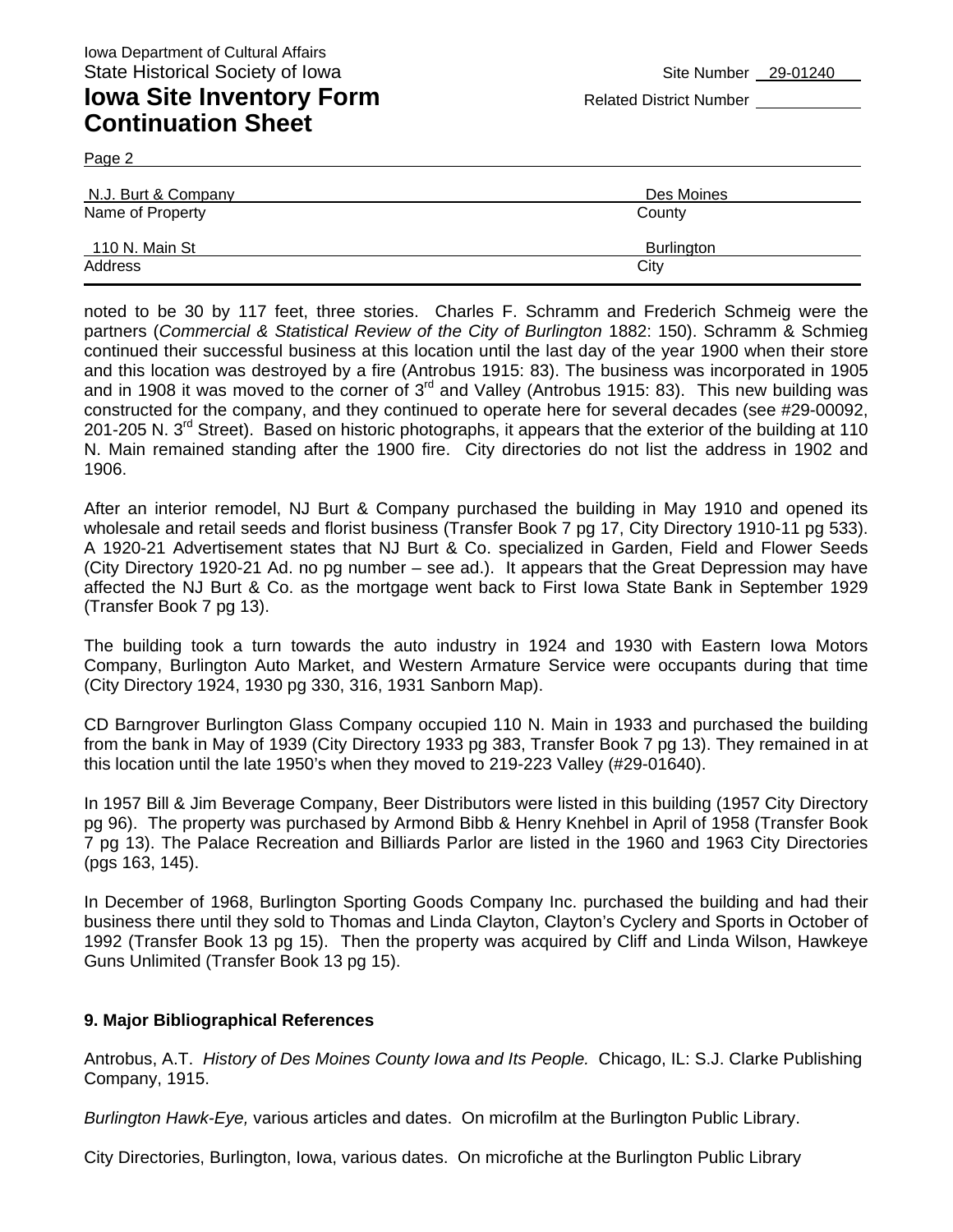## **Iowa Site Inventory Form** Related District Number **Continuation Sheet**

Page 3

| N.J. Burt & Company | Des Moines        |  |
|---------------------|-------------------|--|
| Name of Property    | County            |  |
| 110 N. Main St      | <b>Burlington</b> |  |
| Address             | City              |  |

*History of Des Moines County, Iowa.* Chicago, IL: Western Historical Company, 1879.

Portrait and Biographical Album of Des Moines County, Iowa. Chicago, IL: Acme Publishing Company, 1888.

Sanborn Map Company. "Burlington, Iowa," Fire Insurance Maps. New York: Sanborn Map Company, 1886, 1892, 1900, 1931, 1952.

*A Souvenir of Burlington.* Burlington: Journal Company, 1896.

Spalding, J.L. *Commercial and Statistical Review of the City of Burlington, Iowa.* J.L. Spalding Company, 1882.

Transfer books, Des Moines County Auditor's Office, Burlington, Iowa

Vertical files, Burlington Public Library, Burlington, Iowa.

#### **Location map**

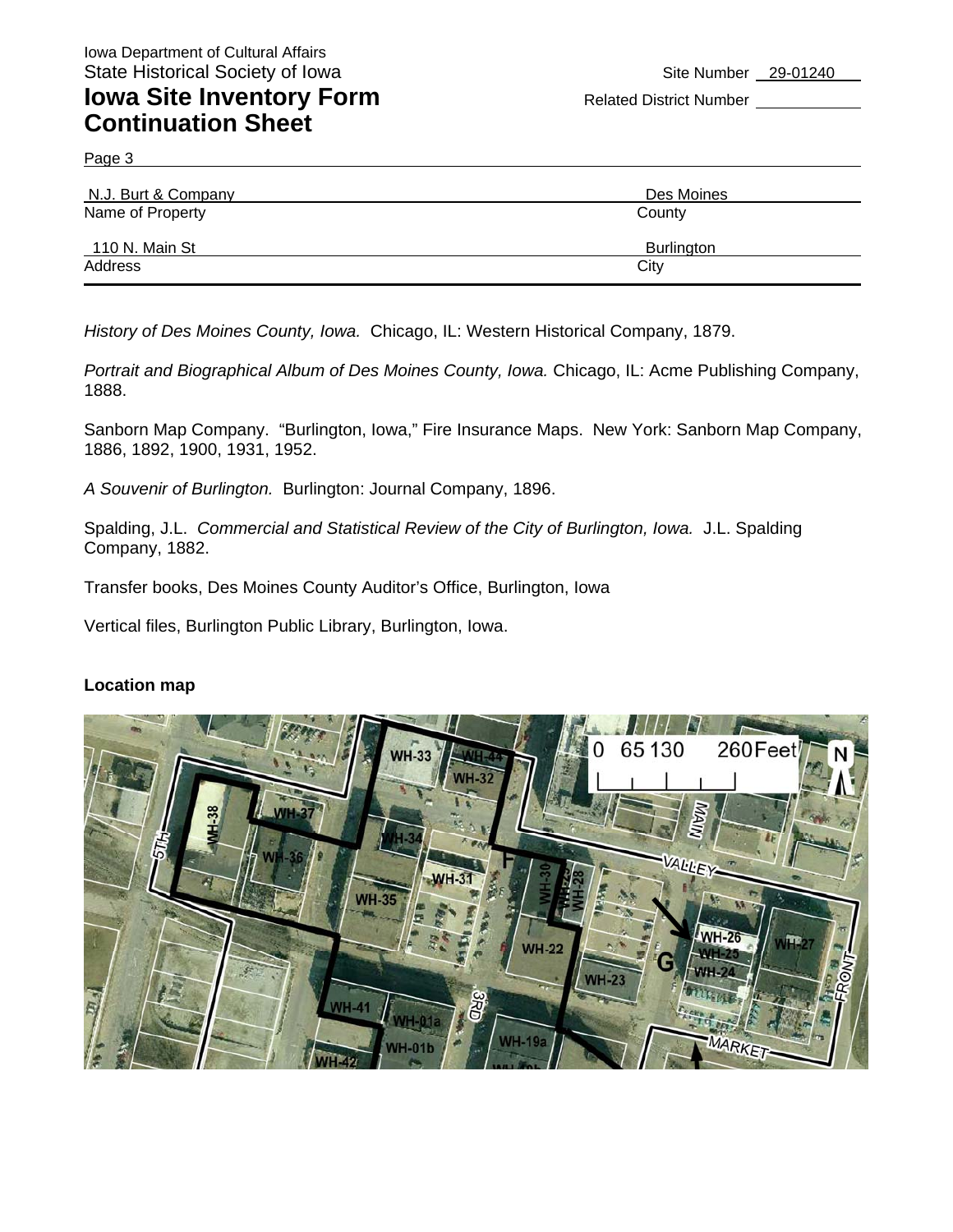Page 4

### **Iowa Site Inventory Form** Related District Number **Continuation Sheet**

| N.J. Burt & Company | Des Moines |  |
|---------------------|------------|--|
| Name of Property    | County     |  |
| 110 N. Main St      | Burlington |  |
| Address             | City       |  |

#### **Building plan (from assessor's website)**

|     | 44°H            |
|-----|-----------------|
| 118 | BLDG1<br>[3540] |
|     | 30              |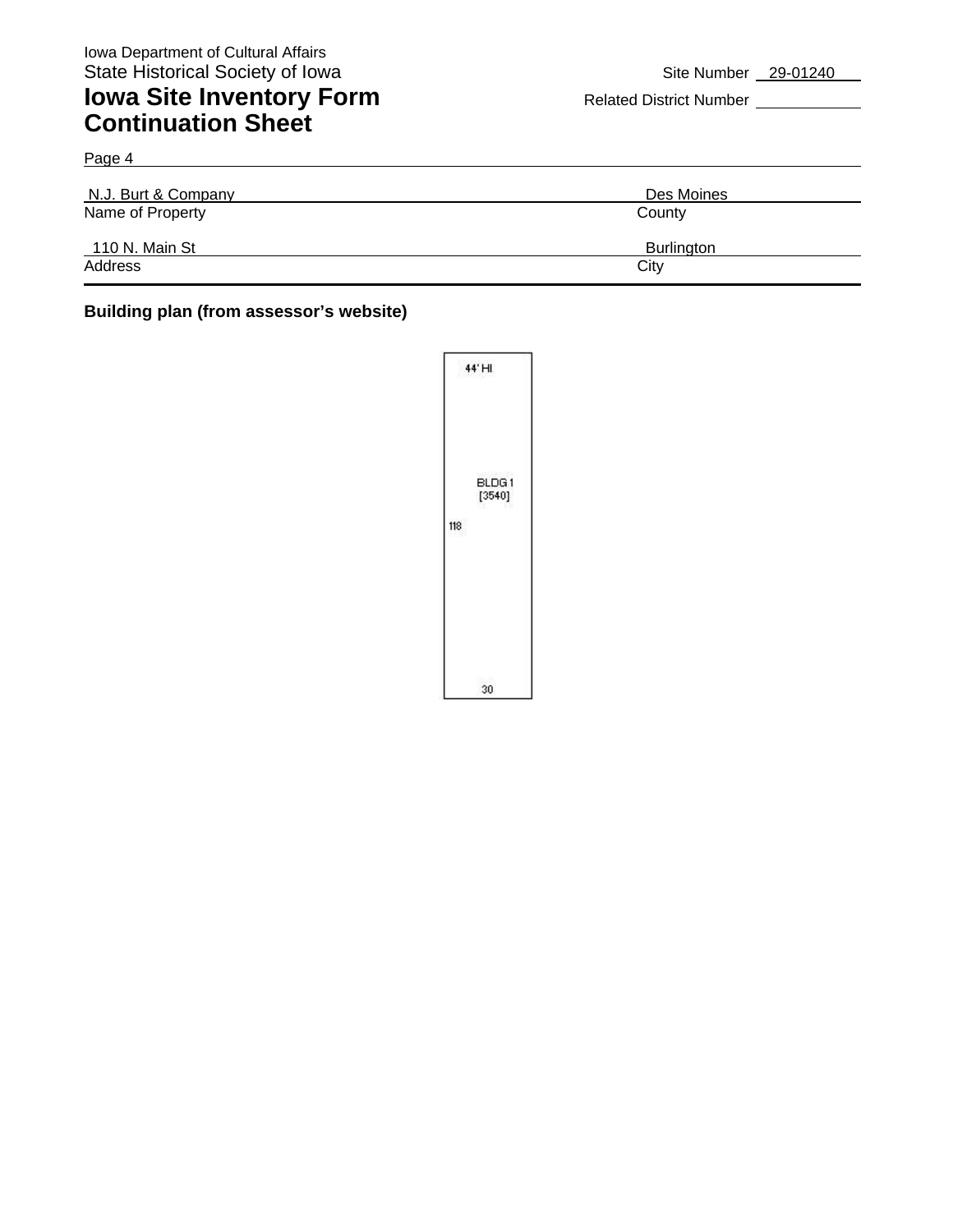## **Iowa Site Inventory Form** Related District Number **Continuation Sheet**

| N.J. Burt & Company | Des Moines        |
|---------------------|-------------------|
| Name of Property    | County            |
| 110 N. Main St      | <b>Burlington</b> |
| Address             | City              |

#### **Historic Photograph**

Page 5



**Schramm & Schmieg in 1896** *Souvenir of Burlington***, page 72.**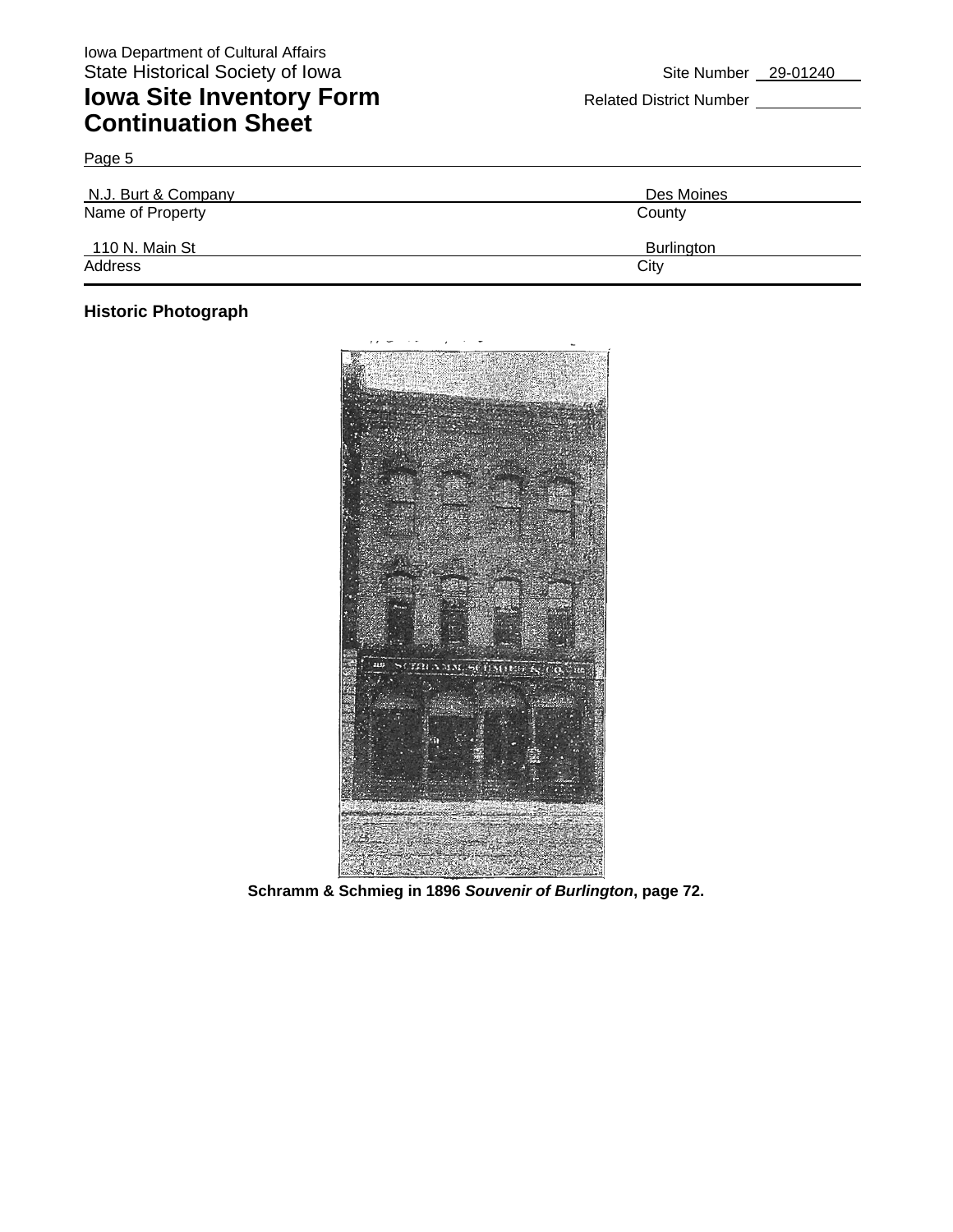## **Iowa Site Inventory Form** Related District Number **Related District Number Continuation Sheet**

Page 6 N.J. Burt & Company Des Moines Name of Property County 110 N. Main St Burlington Address City **City** 

### **Photograph (digital image)**



**Building, looking east November 2, 2009 R.L. McCarley**